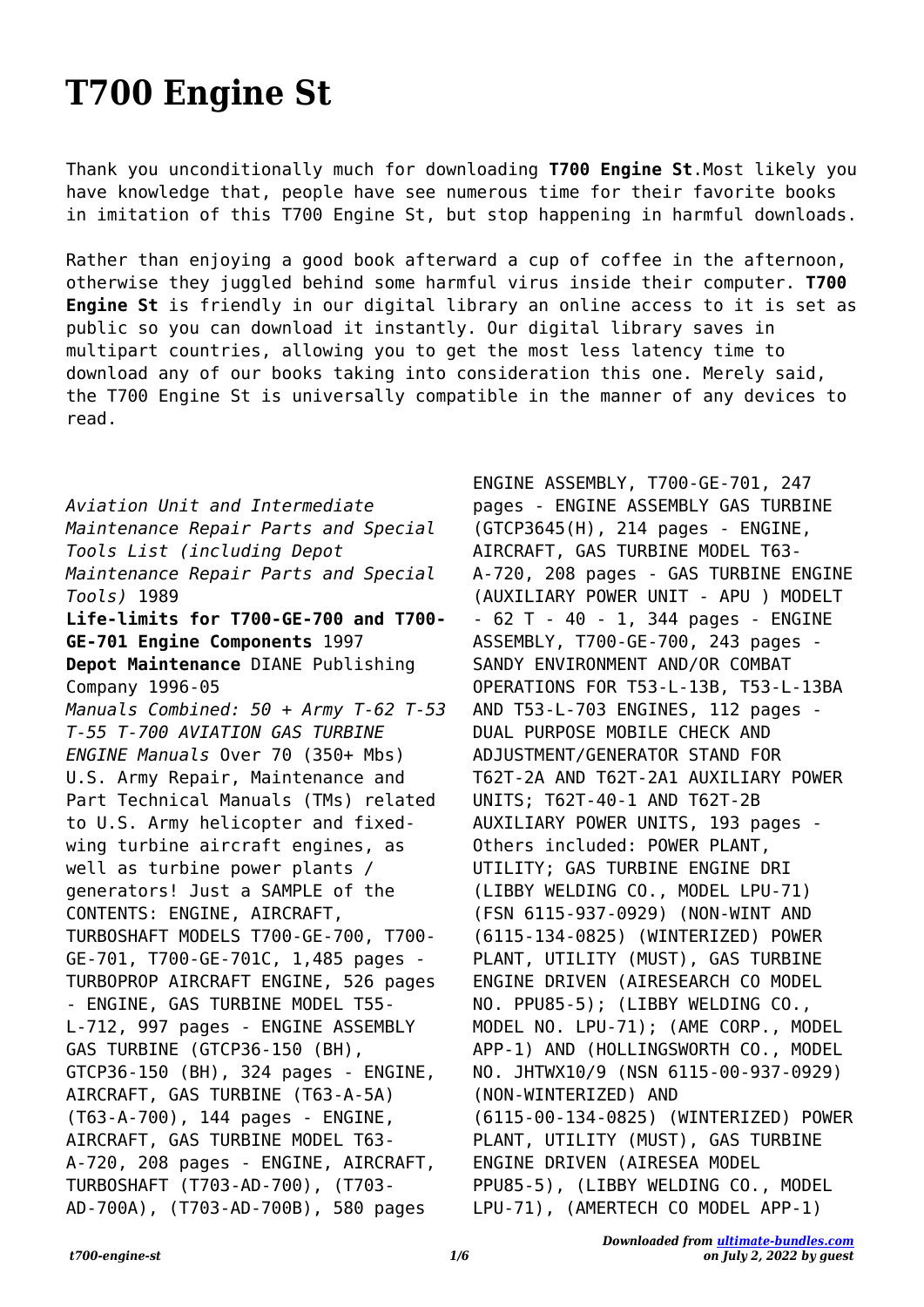AND (HOLLINGSWORTH CO., MODEL JHTWX10/96) (NSN 6115-00-937-0929, NON-WINTERIZED AND 6115-00-134-0825, WINTERIZED) GENERATOR SET, GAS TURBINE ENGINE DRIVEN, TACTICAL, SKID MTD, 1 400 HZ, ALTERNATING CURRENT GENERATOR SET, GAS TURBINE ENGINE: 45 KW, AC, 120/208 AND 240/4 3 PHASE, 4 WIRE; SKID MTD, WINTERIZED (AIRESEARCH MODEL GTGE 70 (FSN 6115-075-1639) POWER PLAN UTILITY, (MUST), GAS TURBINE ENGINE DRIVEN (AIRESEARCH CO., MOD PPU85-5) (LIBBY WELDING CO., MODEL LPU-71), (AMERTECH CORP., MODEL APP-1) AND (HOLLINGSWORTH CO., MODEL JHTWX 10/96) (NSN 6115-00-937-0929) (NONWINTERIZED) AND (6115-00-134-0825) (WINTERIZED) POWER PLANT, UTILITY, GAS TURBINE ENGINE DRIVEN (AMERTECH CORP MODEL APP-1) POWER PLANT UTILITY, GAS TURBINE ENGINE DRIVEN (LIBBY WELDING CO. MODEL LPU-71) POWER UNIT UTILITY PACK: GAS TURBINE ENGINE DRIVEN (AIRESEARCH MODEL PPU85-5 TYPE A) AVIATION UNIT AND INTERMEDIATE MAINTENANCE FOR GAS TURBINE ENGI (AUXILIARY POWER UNIT - APU) MODEL T-62T-2B, PART NO. 161050-10 (NSN 2835-01-092-2037) AVIATION UNIT AND INTERMEDIATE MAINTENANCE REPAIR PARTS AND SPE TOOLS LIST (INCLUDING DEPOT MAINTENANCE REPAIR PARTS AND SPECIA FOR GAS TURBINE ENGINE (AUXILIARY POWER UNIT - APU), MODEL T-62 PART NO. 160150-100 (NSN 2835-01-092-2037) **Department of Defense appropriations for 1983** United States. Congress. House. Committee on Appropriations. Subcommittee on Department of Defense 1982 **A High Fidelity Real-Time Simulation of a Small Turboshaft Engine** National Aeronautics and Space Administration

(NASA) 2018-07-17 A high-fidelity component-type model and real-time digital simulation of the General Electric T700-GE-700 turboshaft engine were developed for use with current generation real-time blade-

element rotor helicopter simulations. A control system model based on the specification fuel control system used in the UH-60A Black Hawk helicopter is also presented. The modeling assumptions and real-time digital implementation methods particular to the simulation of small turboshaft engines are described. The validity of the simulation is demonstrated by comparison with analysis-oriented simulations developed by the manufacturer, available test data, and flight-test time histories. Ballin, Mark G. Ames Research Center DIGITAL SIMULATION; FLIGHT SIMULATION; HELICOPTERS; REAL TIME OPERATION; TURBINE ENGINES; TURBOSHAFTS; CONTROL SYSTEMS DESIGN; MODELS; ROTOR BLADES... **Depot Maintenance** United States. General Accounting Office 1996 **Depot Maintenance: Maintenance Of T700 Series Engines for U.S. Forces in Korea ... 162605 ... U.S. GAO ...** 1999 **Department of Defense appropriations for 1980** U.S. Congress. House. Committee on Appropriations 1979 **Engine/Airframe Response Evaluation of the HH-60A Helicopter Equipped with the T700-GE-701 Transient Droop Improvement Electronic Control Unit** Gary L. Bender 1986 The engine/drive train response was stable for all speed/power turbine speed droop recovery characteristics, and power turbine speed governing

characteristics was the HH-60A with the T700-GE-401 engines equipped with the -401 transient droop improvement engine control unit. The HH-60A with the T700-GE-401 engine equipped with the -701 transient droop improvement engine control unit (with and without the collective potentiometer input) exhibited larger rotor speed droop, noticeable drive train oscillation during droop recovery, and less desirable power turbine speed governing characteristics. The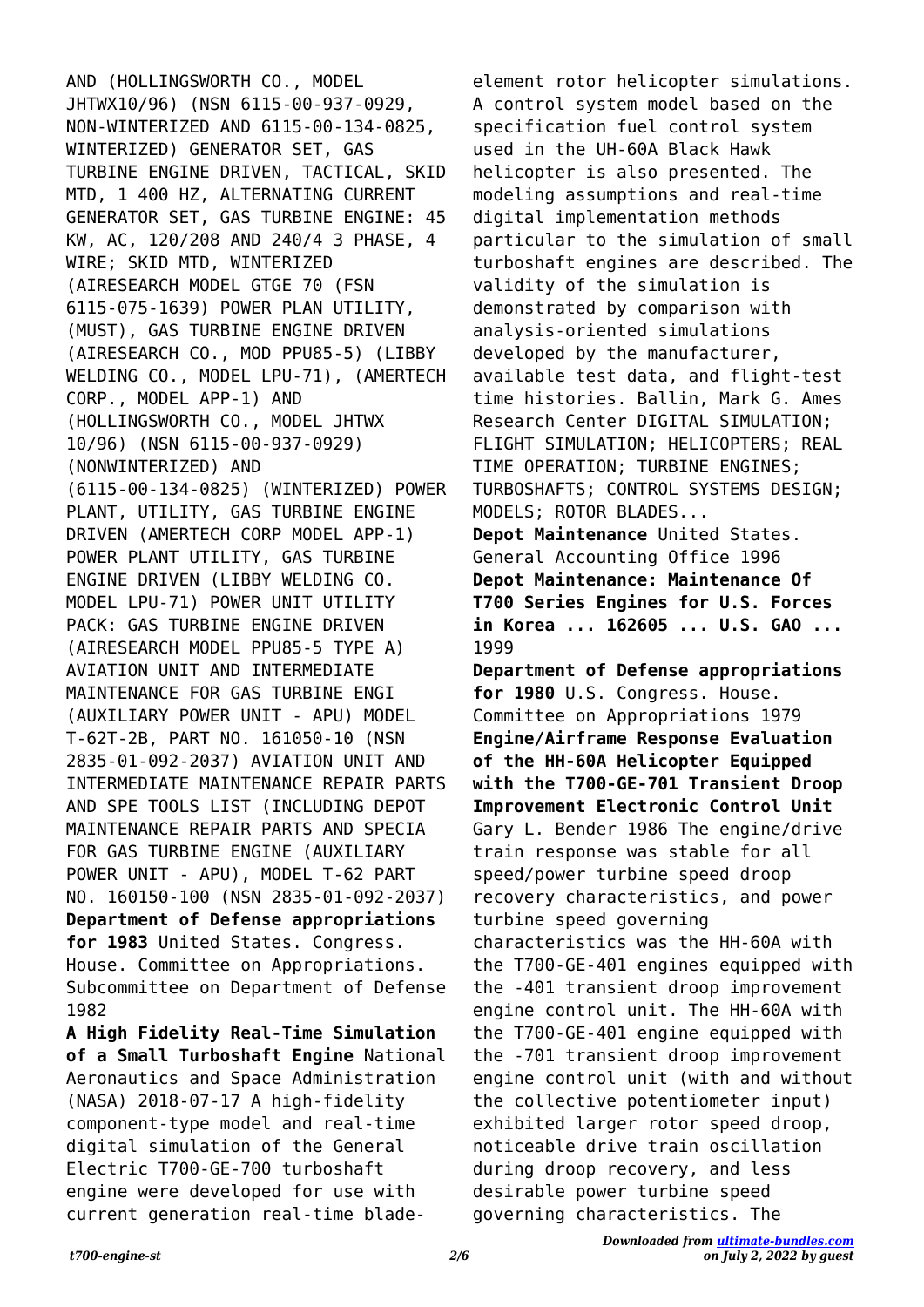undesirable engine/airframe characteristics of the HH-60A with the -701 transient droop improvement engine control unit is a shortcoming. The UH-60A with the T700-GE-700 engine demonstrated the largest main rotor speed droop but residual drive train oscillations were small, droop recovery characteristics were more predictable and power turbine speed governing was noticeably more stable than demonstrated by the T700-GE0-401 engines equipped with the -701 transient droop improvement engine control unit. The undesirable engine/airframe response (large main rotor speed droop) of the UH-60A with the T700-GE-700 engines is a previously identified shortcoming. Future designs for the UH-60 engine control units should include all the transient droop improvements of the -401 transient droop improvement engine control unit. Additionally, future designs of engine control units should have dynamics tailored to the particular helicopter in which the engines are to be installed. *Army RD & A Bulletin* 1998-11 **Depot Maintenance** United States. General Accounting Office. National Security and International Affairs Division 1999 *Engine, Aircraft, Turboshaft T700 ...* 1989 Sandy Environment And/or Combat Operations for T700 Series Engines 2000 *Multivariable Control for the GE T700 Engine Using the LQG/LTR Design Methodology* William H. Pfeil 1984 *A Simplified Dynamic Mode of the T700 Turboshaft Engine* 1992 A simplified open-loop dynamic model of the T700 turboshaft engine, valid within the normal operating range of the engine, is developed. This model is obtained by linking linear state space models

obtained at different engine operating points. Each linear model is developed from a detailed

nonlinear engine simulation using a multivariable system identification and realization method. The simplified model may be used with a model-based real time diagnostic scheme for fault detection and diagnostics, as well as for open loop engine dynamics studies and closed loop control analysis utilizing a user generated control law. **Procurement** 1985 *Descriptive summaries for program elements of the Research, Development, Test and Evaluation, Army Program, FY 1987 (U), February 1986* 1986 **One Time Inspection and Conversion of Forms and Records for T700-GE-700, -701, and -701C Series Gas Turbine Engines** 1997 **The Future of Military Engines** Andrew P Hunter 2021-09-24 This CSIS report describes how DoD's investment in military aircraft engines will decrease significantly, presenting a challenge for the industrial base. The report also argues that DoD must make four major policy choices in its investment approach to military engines: priority, resources, business model, and competition. *Depot Maintenance* United States Accounting Office (GAO) 2018-06-11 Depot Maintenance: Maintenance of T700 Series Engines for U.S. Forces in Korea United States Army Aviation Digest 1994-11 **Aviation Unit and Intermediate Maintenance Instructions** 1991 **Descriptive Summaries for Program Elements of the Research, Development, Test and Evaluation, Army Program FY ... (U).** 1987 T700 Engine Case Study Report. (IDA/OSD R & M (Institute for Defense Analyses/Office of the Secretary of Defense Reliability and Maintainability) Study). P. F. Goree 1983 This document records the

activities and presents the findings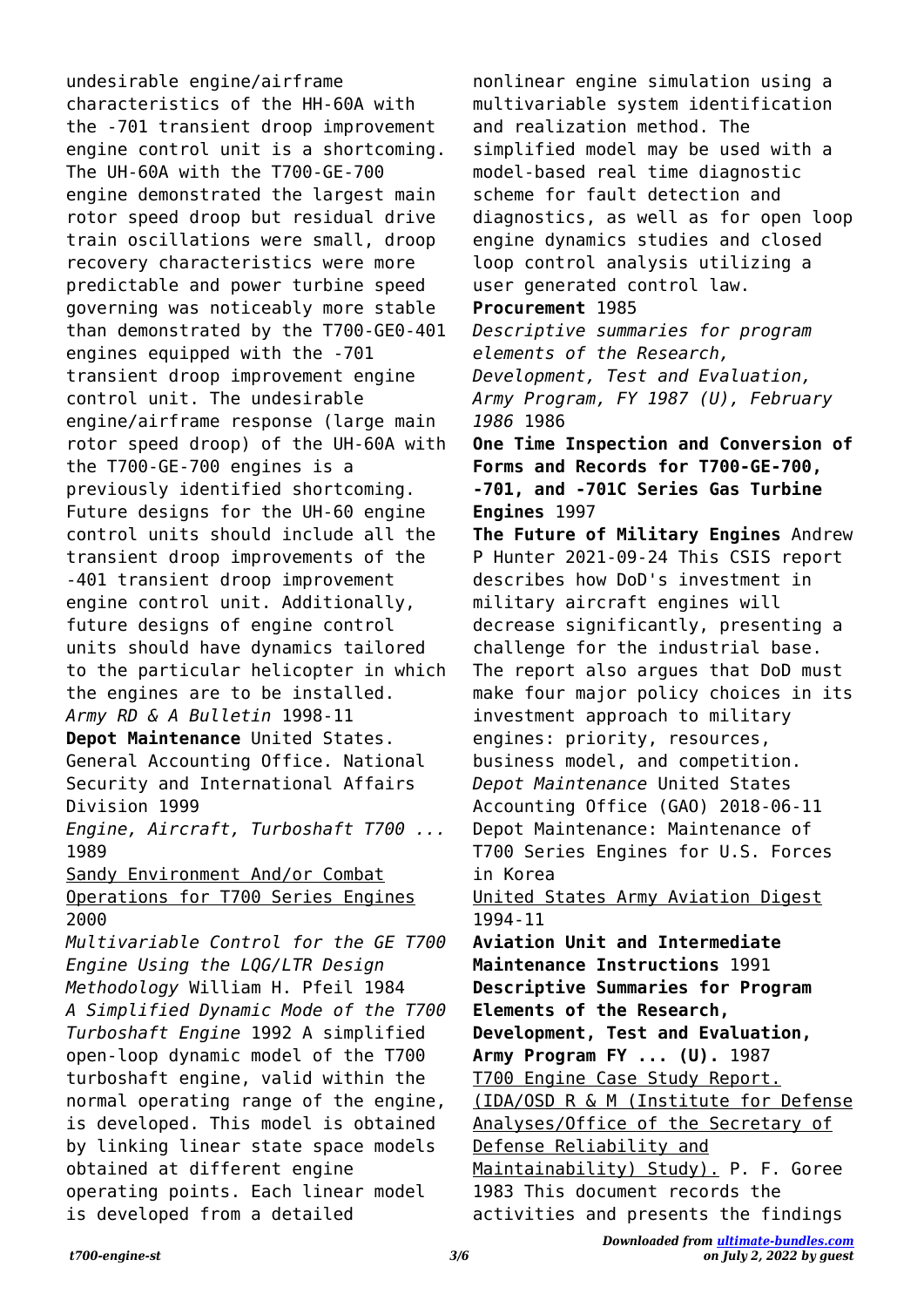of the T700 Engine Case Study Report part of the IDA/OSD Reliability and Maintainability Study conducted during the period from July 1982 through August 1983. Preliminary Airworthiness Evaluation of the UH-60 Helicopter with T700- GE-701A Engines Installed J. I. Nagata 1983 This limited preliminary evaluation, conducted 24-25 June 1983, consisted of three flights for a total of 4.8 productive flight hours. The significant increase in power available for single engine contingencies (262 shaft horsepower (22%) at 4000 ft pressure altitude, 95 F) is an enhancing characteristic. The excellent torque matching engine stability and rotor speed control with one engine in electrical control unit lockout and the power lever set for level flight at 80 knots indicated airspeed is also an enhancing characteristic for both the T700-GE-701A engine and T700-GE-700 engine. The UH-60A acceleration, deceleration, and normal maneuvering response characteristics are essentially the same with either the T700-GE-700 engine or T700-GE-701A engine installed. Two shortcomings were identified: (1) slow engine acceleration during collective pulls from approximately zero torque to 50% or greater torque; and (2) rotor droop to less than 95% rotor speed during collective pulls from zero torque and during aggressive maneuvers such as a quick stop from the maximum airspeed in level flight. During the evaluation a popping sound was noted during collective pulls to approximately 80% and greater torque settings. This popping sound was subsequently identified as oil canning on the fuselage skin between the pilot's station and gunner/crew chief's window.

Preliminary Airworthiness Evaluation of the Woodward Hydromechanical Unit Installed on T700-GE-700 Engines in

the UH-60A Helicopter 1989 The U.S. Army Aviation Engineering Flight Activity conducted a Prelimiary Airworthiness Evaluation of the Woodward Hydromechanical Unit (HMU) installed on T700-GE-700 engines in the UH-60A helicopter from 14 May 1989 to 14 June 1989. The evaluation was conducted at Edwards AFB, California (elevation 2302 feet) and Coyote Flat, California (elevation 9980 feet) on aircraft S/N 88- 26015. The evaluation consisted of eleven flights for a total of 15.5 productive flight hours. Performance of the Woodward HMU and the Hamilton Standard HMU, presently used on T700- GE-700 engines, was similar. The poor engine/rotor transient droop characteristics, as noted in previous testing, remain a shortcoming regardless of the HMU installed. Operation of T700-GE-700 engines with Woodard HMUs installed is satisfactory.

**Department of Defense Appropriations for 1980: Army tank program. Army ammunition. Precision guided munitions. Tactical aircraft. Shipbuilding** United States. Congress. House. Committee on Appropriations. Subcommittee on Department of Defense 1979

## **Research & Technology 2003**

*High Speed Balancing Applied to the T700 Engine* 1989 This report presents results of T700 power turbine highspeed flexible rotor balancing evaluations and engine test cell diagnostic guidelines for the T53, T55, and T700 engines. The high-speed balancing evaluation was accomplished in two phases. The first phase used assembled T700 power turbine modules, while the final phase used a power turbine rotor assembly that permitted access to all four available balancing planes yet still incorporated the feasibility of highspeed flexible rotor balancing, while second phase of testing evaluated the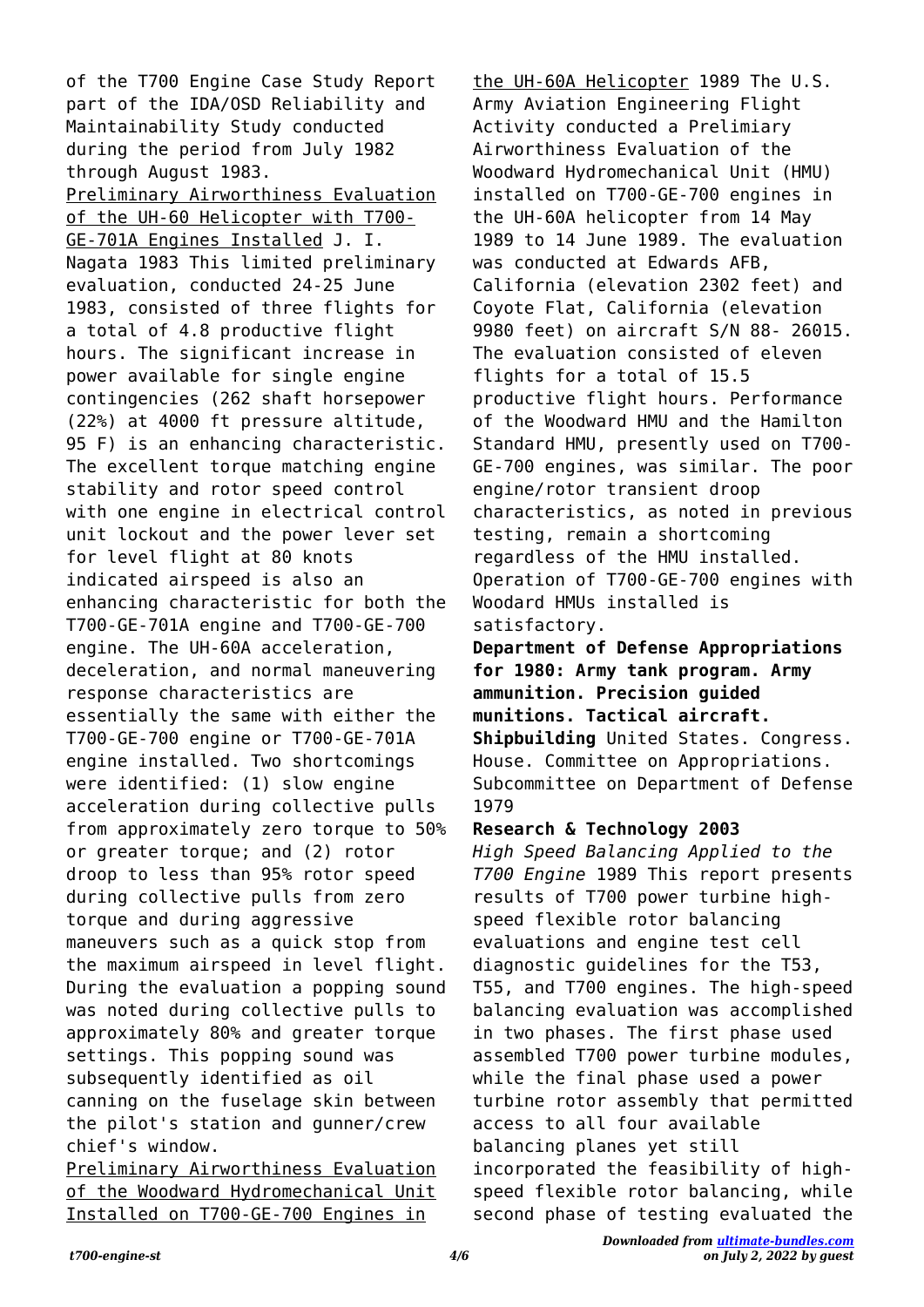approach most likely to be used in an overhaul environment. To make the second phase as meaningful as possible, mounting hardware that simulated engine support structures and that would fit in an existing high-speed balancing facility at Corpus Christi Army Depot (CCAD) was designed and fabricated for the balancing study. In both test series, it was shown that high-speed, multiplane flexible rotor balancing of T700 power turbine rotors is feasible.

*Multi-variable Control of the GE T700 Engine Using the LQG/LTR Design Methodology* William H. Pfeil 1986 **Sandy Environment And/or Combat Operations for T700 Series Engines** 2000

Hearings on Military Posture and H.R. 5068 (H.R. 5970), Department of Defense Authorization for Appropriations for Fiscal Year 1978, Before the Committee on Armed Services, House of Representatives, Ninety-fifth Congress, First Session ... United States. Congress. House. Committee on Armed Services 1977 Analysis of Consolidation of Intermediate Level Maintenance for Atlantic Fleet T700-GE-401 Engines 1992 This thesis is an analysis of consolidation of duplicate capabilities for intermediate level maintenance of T700-GE-401 turboshaft engines belonging to Naval Air Force, Atlantic Fleet. The down-sizing of the military in the next decade and the resulting budget constrained reality will force the Navy to adopt innovative measures to save costs. One of the methods by which costs can be reduced is by combining the maintenance functions of activities with duplicated capabilities into one facility, as is proposed for the maintenance facilities for this engine. To test the feasibility of the consolidation concept, the thesis uses simulation to model an Aircraft

Intermediate Maintenance Department (AIMD) operating as a consolidated T7OO maintenance facility under a worst-case scenario. Based on the simulation results, the thesis concludes that the proposed consolidation is a viable concept. The thesis also uses life cycle cost analysis to quantify some of the cost savings resulting from the consolidation. Specific recommendations are then made regarding implementation of the consolidation concept.

## **DA Pam**

## Surface Warfare 1980

The History of North American Small Gas Turbine Aircraft Engines Richard A. Leyes 1999 This landmark joint publication between the National Air and Space Museum and the American Institute of Aeronautics and Astronautics chronicles the evolution of the small gas turbine engine through its comprehensive study of a major aerospace industry. Drawing on in-depth interviews with pioneers, current project engineers, and company managers, engineering papers published by the manufacturers, and the tremendous document and artifact collections at the National Air and Space Museum, the book captures and memorializes small engine development from its earliest stage. Leyes and Fleming leap back nearly 50 years for a first look at small gas turbine engine development and the seven major corporations that dared to produce, market, and distribute the products that contributed to major improvements and uses of a wide spectrum of aircraft. In nontechnical language, the book illustrates the broad-reaching influence of small turbinesfrom commercial and executive aircraft to helicopters and missiles deployed in recent military engagements. Detailed corporate histories and photographs paint a clear historical picture of